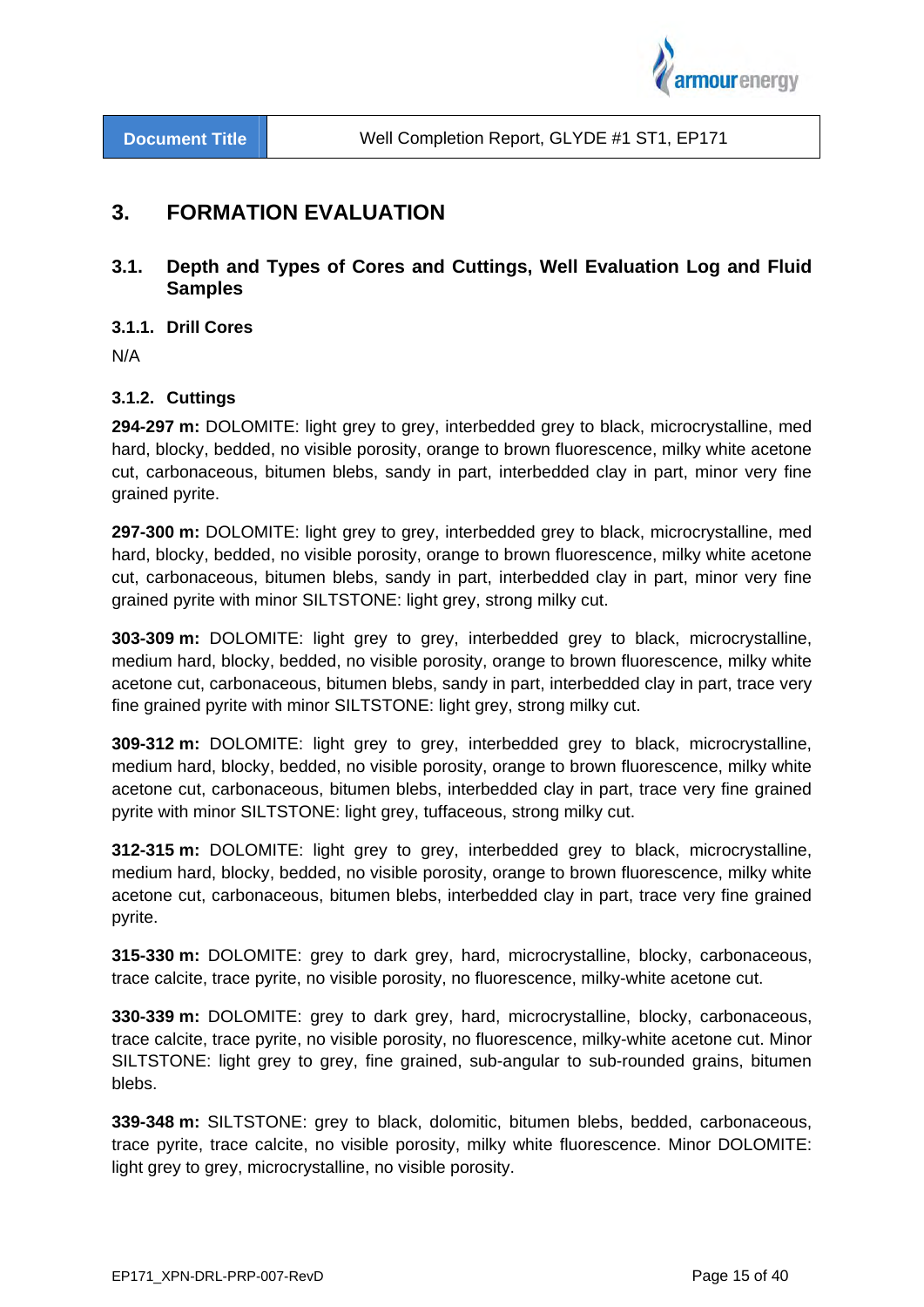

**348-423 m:** SILTSTONE: grey to black, dolomitic, bitumen blebs, bedded, carbonaceous, trace pyrite, trace calcite, no visible porosity, milky white fluorescence. Minor DOLOMITE: light grey to dark grey, microcrystalline, no visible porosity.

**423-426 m:** SILTSTONE: grey to black, dolomitic, bitumen blebs, bedded, carbonaceous, trace pyrite, trace calcite, trace tuff fragments, no visible porosity, milky white fluorescence. Minor DOLOMITE: light grey to dark grey, microcrystalline, no visible porosity.

**426-447 m:** SILTSTONE: grey to black, dolomitic, bitumen blebs, bedded, carbonaceous, trace pyrite, trace calcite, no visible porosity, milky white fluorescence.

**447-495 m:** SILTSTONE: grey to black, dolomitic, bitumen blebs, bedded, carbonaceous, trace pyrite, trace calcite, no visible porosity, milky white fluorescence. Minor DOLOMITE: light grey to dark grey, microcrystalline, no visible porosity.

**495-510 m:** DOLOMITIC WACKESTONE: cream to grey, hard to very hard, microcrystalline, bitumen blebs, tuffaceous, with TUFFACEOUS SILTSTONE: light grey to green, dolomitic, hard to very hard, bedded, green illitic clay, arenaceous in part, bitumen blebs, minor pyrite, no visible porosity, no fluorescence, no cut, with minor DOLOMITE, grey, hard, cryptocrystalline, bitumen blebs.

**510-513 m:** DOLOMITIC WACKESTONE: cream to grey, hard to very hard, microcrystalline, bitumen blebs, tuffaceous, with TUFFACEOUS SILTSTONE: light grey to green, dolomitic, hard to very hard, bedded, green illitic clay, arenaceous in part, bitumen blebs, minor pyrite, no visible porosity, no fluorescence, no cut, with minor SILTSTONE: dark grey to black, carbonaceous, hard, bitumen blebs.

**513-516 m:** SILTSTONE: grey to black, dolomitic, bitumen blebs, bedded, carbonaceous, trace pyrite, trace calcite, no visible porosity, milky white fluorescence. Minor DOLOMITE: light grey to dark grey, microcrystalline, no visible porosity.

**516-519 m:** SILTSTONE: grey to black, dolomitic, hard, bedded, carbonaceous, trace pyrite, no visible porosity, bitumen blebs, no fluorescence, milky-white acetone cut, Minor dolomitic wackestone, dolomite and tuff.

**519-540 m:** SILTSTONE: grey to black, dolomitic, hard, bedded, carbonaceous, trace pyrite, calcareous, no visible porosity, bitumen blebs, no fluorescence, milk white acetone cut.

**540-549 m:** SILTSTONE: grey to black, dolomitic, hard, bedded, carbonaceous, calcareous, minor calcite fragment, trace pyrite, trace tuff, no visible porosity, no fluorescence, milky white acetone cut.

**549-555 m:** SILTSTONE: grey to black, dolomitic, hard, bedded, carbonaceous, calcareous, minor calcite fragment, trace pyrite, trace tuff, no visible porosity, no fluorescence, milkywhite acetone cut. DOLOMITE: cream to grey, hard, calcareous.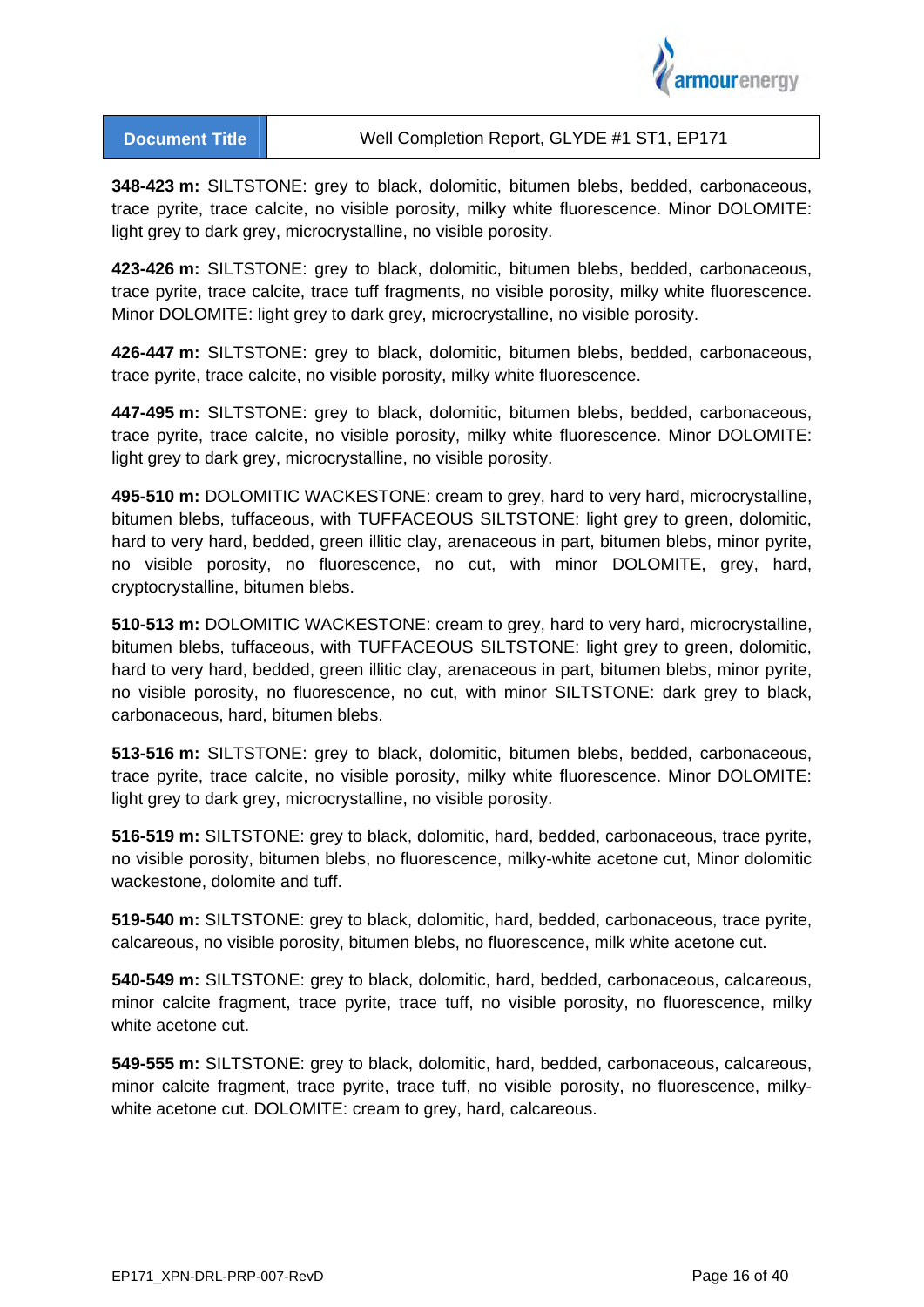

**555-579 m:** SILTSTONE: grey to black, dolomitic, hard, bedded, carbonaceous, calcareous, minor calcite fragment, trace pyrite, trace tuff, no visible porosity, no fluorescence, milky white acetone cut.

**579-594 m:** SILTSTONE: grey to black, dolomitic, hard, bedded, carbonaceous, calcareous, moderate calcite fragment, trace pyrite, trace tuff, no visible porosity, no fluorescence, milky white acetone cut. DOLOMITE: cream to light grey brown, hard, calcareous (yellow mineral fluorescence), calcareous breccia to 20%, bitumen blebs with siltstone fragments.

**594-603 m**: SILTSTONE: grey to black, dolomitic, hard, bedded, carbonaceous, calcareous, moderate calcite fragment, trace pyrite, trace tuff, no visible porosity, no fluorescence, milky white acetone cut. DOLOMITE: cream to light grey brown, hard, calcareous (yellow mineral fluorescence), trace tuff, light green, trace galena, calcareous breccia increasing to 30%, bitumen blebs with siltstone fragments.

**603-618 m:** SILTSTONE: grey to black, dolomitic, hard, bedded, carbonaceous, calcareous, moderate calcite fragment, trace pyrite, trace tuff, no visible porosity, no fluorescence, milky white acetone cut. DOLOMITE: cream to light grey brown, hard, calcareous (yellow mineral fluorescence), increasing pyrite (5%) & galena, calcareous breccia increasing to 30%, bitumen blebs with siltstone fragments.

**618-642 m:** SILTSTONE: black to dark grey, dolomitic, hard, blocky, bedded, moderate pyrite, trace galena, calcareous, trace calcite, no visible porosity, no fluorescence, milky white cut.

**642-648 m:** SILTSTONE: black to dark grey, dolomitic, hard, blocky, bedded, moderate pyrite, trace galena blebs to 1 mm, calcareous, trace calcite, no visible porosity, no fluorescence, milky white cut.

**648-651 m:** SILTSTONE: black to dark grey, dolomitic, hard, blocky, bedded, moderate pyrite, trace galena blebs to 1 mm, calcareous, trace calcite, no visible porosity, no fluorescence, milky white cut. GLYDE #1 ST1 - CAN #08 (desorption sample) 649 m (06:00, 10/8/2012).

**651-666 m:** SILTSTONE: black to dark grey, fine good, hard, bedded, moderate pyrite, calcareous, trace calcite, no visible porosity, dull milky white cut, breccia dolomite fragment DOLOMITE: light brown white, sugary texture, calcareous, trace cubic pyrite, partly bright yellow fluorescence, visible porosity.

**666-672 m:** SILTSTONE: black to dark grey, fine good, hard, bedded, moderate pyrite, calcareous, trace calcite, no visible porosity, milky white cut. DOLOMITE: light brown white, sugary texture, calcareous, partly bright yellow fluorescence, visible porosity.

**672-678 m:** DOLOMITE: light brown white, sugary texture, calcareous, partly bright yellow fluorescence, visible porosity.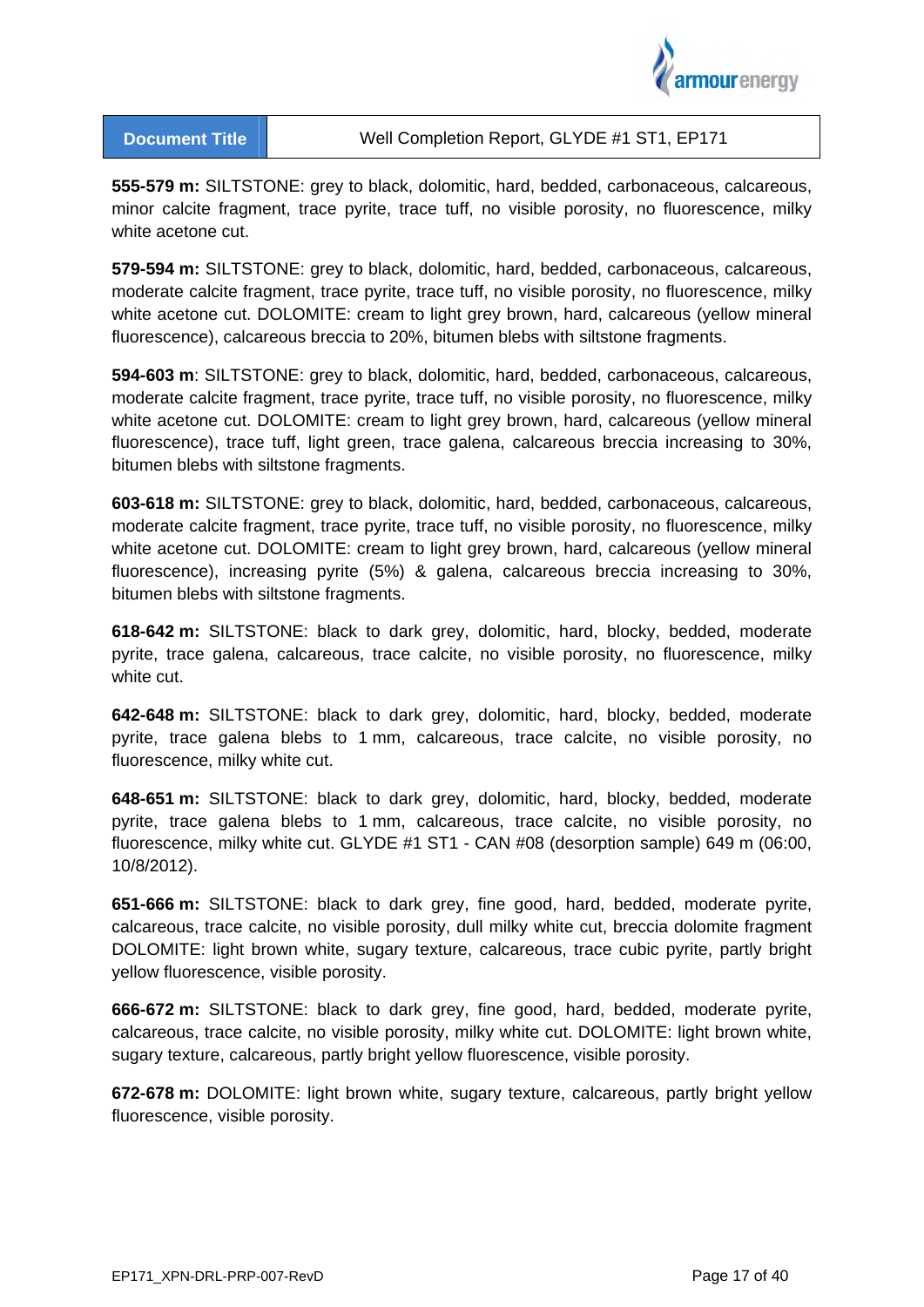

**678-684 m:** SILTSTONE: black to dark grey, fine good, hard, bedded, moderate pyrite, calcareous, trace calcite, no visible porosity, milky white cut. DOLOMITE: light brown white, sugary texture, calcareous, partly bright yellow fluorescence, visible porosity.

**684-687 m:** SILTSTONE: black to dark grey, fine good, hard, bedded, moderate pyrite, calcareous, trace calcite, no visible porosity, milky white cut. DOLOMITE: light brown white, sugary texture, calcareous, partly bright yellow fluorescence, visible porosity. GLYDE #1 ST1 - CAN #09 (desorption sample) 686 m (17:00, 10/8/2012).

**687-690 m:** SILTSTONE: black to dark grey, fine good, hard, bedded, moderate pyrite, calcareous, trace calcite, no visible porosity, milky white cut. DOLOMITE: light brown white, sugary texture, calcareous, partly bright yellow fluorescence, visible porosity.

**690-720 m:** DOLOMITE: light brown white, sugary texture, calcareous, partly bright yellow fluorescence, visible porosity, milky white cut.

**720-768 m:** DOLOMITE: light brown white, sugary texture, calcareous, white chalcedony, partly bright yellow fluorescence, visible porosity, milky white cut.

**768-789 m:** SILTSTONE: black to dark grey, hard, bedded, trace pyrite, calcareous, trace calcite, no visible porosity, milky white cut. DOLOMITE: light brown white, sugary texture, calcareous, visible porosity, milky white cut.

**789-810 m:** SILTSTONE: black to dark grey, hard, bedded, trace pyrite, calcareous, trace calcite, no visible porosity, milky white cut.

**810-813 m:** SILTSTONE: black to dark grey, hard, bedded, trace pyrite, calcareous, trace calcite, no visible porosity, milky white cut. DOLOMITE: light brown white, sugary texture, calcareous, visible porosity, milky white cut.

**813-837 m:** SILTSTONE: black to dark grey, hard, bedded, trace pyrite, calcareous, trace calcite, no visible porosity, milky white cut.

**837-840 m:** SILTSTONE: black to dark grey, hard, bedded, trace pyrite, calcareous, trace calcite, no visible porosity, milky white cut. GLYDE #1 ST1 - CAN #10 (desorption sample) 829 m to 839 m (14:00, 13/8/2012).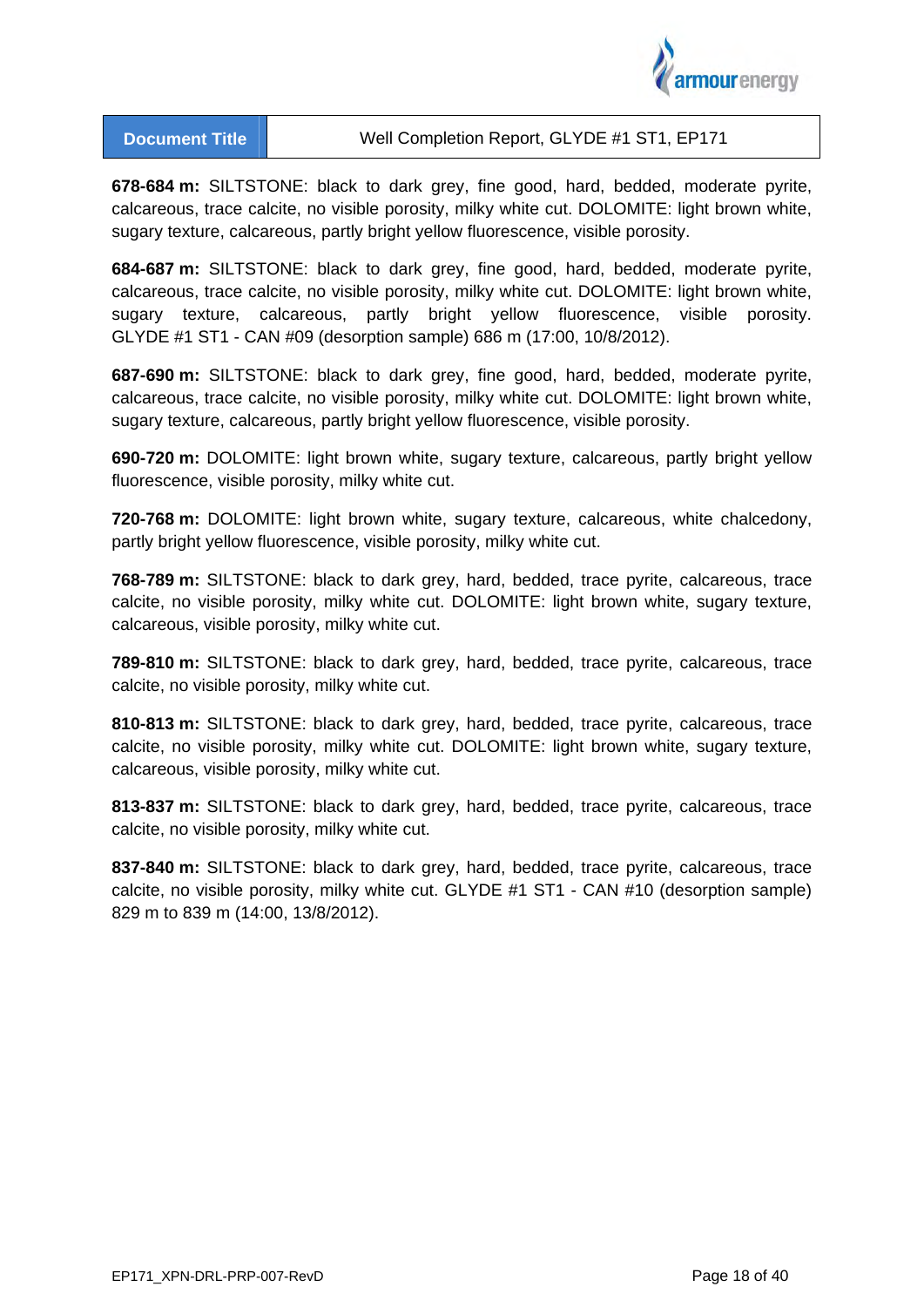

#### **3.1.3. Well evaluation logs**

Quad-combo (GR-DEN-RT-SGS); FMI & cross-dipole sonic

### **3.1.4. Fluid samples**

No fluid samples were taken from the well during drilling operations.

## **3.2. Hydrocarbon Indications**

Gas shows were recorded on mud-logs and bright yellow fluorescence and occasional cuts from residual oil legs, bitumen, and pyro-bitumen in the Barney Creek Formation and Coxco Dolomite.

## **3.3. Operation and Results including full raw pressure-time listings for all formation fluid sample tests and production tests carried out**

## **Well Test Analysis Results – Glyde #1 ST1 Flow Test, 10 August 2012**

A well test was conducted in a 'brecciated' Coxco Member of the Teena Formation and the results below were reported to the Minister. Ref: *EP171-XPN-DRL-PRP-004-RevC-Glyde1- ST1-Addendum1*.

Conducted a pressure build up test, monitored the shut-in casing pressure (SICP) until the pressure stabilized.

| <b>Event</b>       | Time (hh:mm) | <b>SICP</b><br>[psi] |
|--------------------|--------------|----------------------|
| Shut-in start time | 18:30        | 150                  |
| Shut-in end time   | 20:30        | 550                  |

#### **Table 4: Shut-in Casing Pressures.**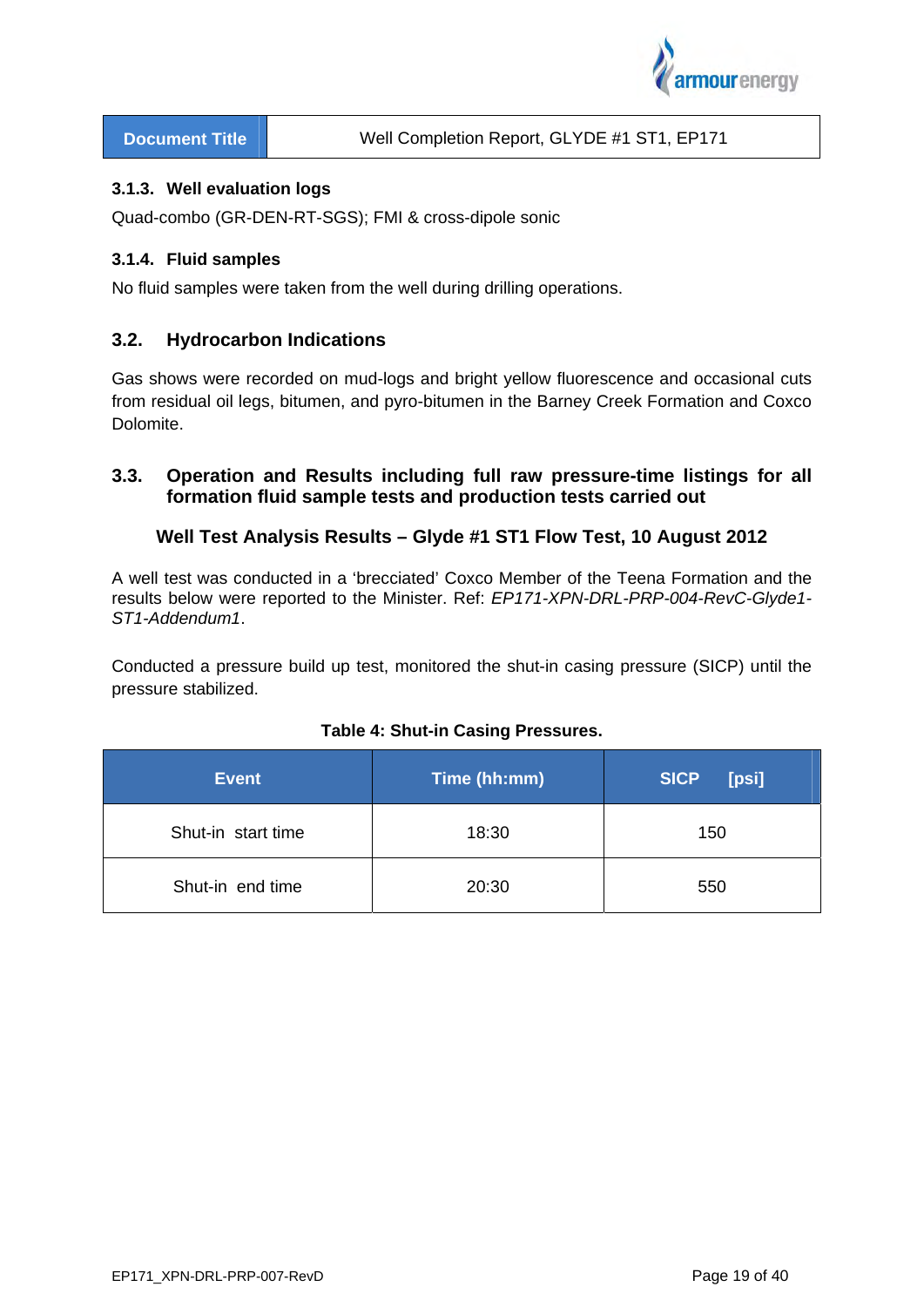

Diverted the well to the choke and pressures were recorded regularly during the flow test as follows:

|  | <b>Table 5: Flow Test Data.</b> |  |  |
|--|---------------------------------|--|--|
|--|---------------------------------|--|--|

| <b>Event</b>                   | <b>Time</b><br>(hh:mm) | <b>Rate</b><br>[mscf/day] | <b>Surface</b><br><b>Pressure</b><br>[psi] | <b>Choke Size</b><br>$(64ths)$ [in] |
|--------------------------------|------------------------|---------------------------|--------------------------------------------|-------------------------------------|
| Flow start time                | 20:33                  |                           |                                            |                                     |
| Test Flow Period 1, 1 min      | 20:33                  | 833,000                   | 550                                        | 16                                  |
| Test Flow Period 1, 2 min      | 20:34                  | 747,000                   | 492                                        | 16                                  |
| Test Flow Period 1, 4 min      | 20:37                  | 723,000                   | 476                                        | 16                                  |
| Test Flow Period 1, 6 min      | 20:39                  | 713,000                   | 469                                        | 16                                  |
| Test Flow Period 1, 8 min      | 20:41                  | 698,000                   | 464                                        | 16                                  |
| Test Flow Period 1, 10 min     | 20;43                  | 693,000                   | 459                                        | 16                                  |
| Test Flow Period 1, 12 min     | 20:45                  | 691,000                   | 455                                        | 16                                  |
| Test Flow Period 1, 15 min     | 20:48                  | 690,000                   | 453                                        | 16                                  |
| Start shut-in pressure         | 20:50                  |                           |                                            |                                     |
| Shut-in Period 1, 1 min        | 20:51                  |                           | 467                                        |                                     |
| Shut-in Period 1, 2 min        | 20:52                  |                           | 486                                        |                                     |
| Shut-in Period 1, 4 min        | 20:54                  |                           | 507                                        |                                     |
| Shut-in Period 1, 6 min        | 20:56                  |                           | 517                                        |                                     |
| Shut-in Period 1, 8 min        | 20:58                  |                           | 523                                        |                                     |
| Shut-in Period 1, 10 min       | 21:00                  |                           | 529                                        |                                     |
| Shut-in Period 1, 12 min       | 21:02                  |                           | 533                                        |                                     |
| Shut-in Period 1, 15 min       | 21:05                  |                           | 537                                        |                                     |
| Shut-in Period 1, 20 min       | 21:10                  |                           | 544                                        |                                     |
| Shut-in Period 1, 25 min       | 21:15                  |                           | 549                                        |                                     |
| Final shut-in Period 1, 30 min | 21:20                  |                           | 554                                        |                                     |
| <b>Start Flow Period 2</b>     | 21:25                  | 838,000                   | 558                                        |                                     |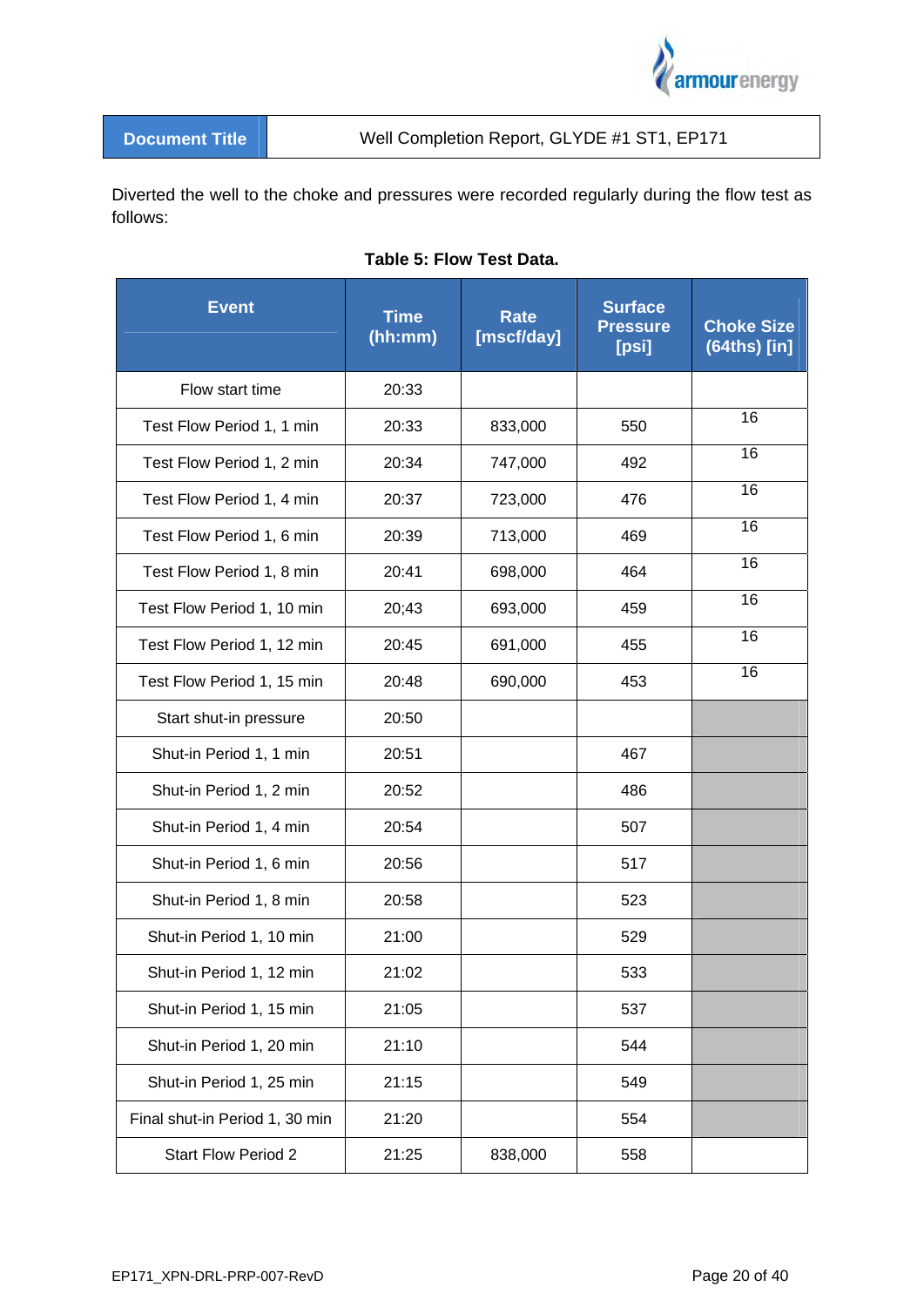

| Well Completion Report, GLYDE #1 ST1, EP171<br><b>Document Title</b> |       |         |     |  |
|----------------------------------------------------------------------|-------|---------|-----|--|
|                                                                      |       |         |     |  |
| Flow Period 2, 1 min                                                 | 21:26 | 796,000 | 525 |  |
| Flow Period 2, 2 min                                                 | 21:27 | 760,000 | 501 |  |
| Flow Period 2, 4 min                                                 | 21:29 | 722,000 | 475 |  |
| Flow Period 2, 6 min                                                 | 21:31 | 701,000 | 461 |  |
| Flow Period 2, 8 min                                                 | 21:33 | 688,000 | 452 |  |
| Flow Period 2, 10 min                                                | 21:35 | 676,000 | 444 |  |
| Flow Period 2, 12 min                                                | 21:37 | 669,000 | 439 |  |
| Flow Period 2, 15 min                                                | 21:40 | 659,000 | 432 |  |
| Flow Period 2, 20 min                                                | 21:45 | 647,000 | 424 |  |
| Flow Period 2, 25 min                                                | 21:50 | 636,000 | 417 |  |
| Final Flow Period 2, 30 min                                          | 21:55 | 629,000 | 412 |  |
| Shut-in pressure                                                     |       |         | 412 |  |

All data from air flow, chromatograph data, and above flow test data were correlated with Pason drilling pressure data to create flowing rate and pressure data for transient pressure data analysis.

The attached data (See Figure 5) was analysed in Fekete's WellTest<sup>™</sup> Version 7.5.2.211 software using a horizontal well transient model. An arbitrary drainage area of 65 acres was used as the initially input. It should be noted that at no time did the test pressures indicate a boundary condition could be imposed and was therefore 'infinite acting'. The input boundary conditions were based on minimum area based on final interpretation Glyde#1 and Glyde#1ST1 cross section and stratigraphy/structure mapping. The results interpretations, parameters and plots are outlined below.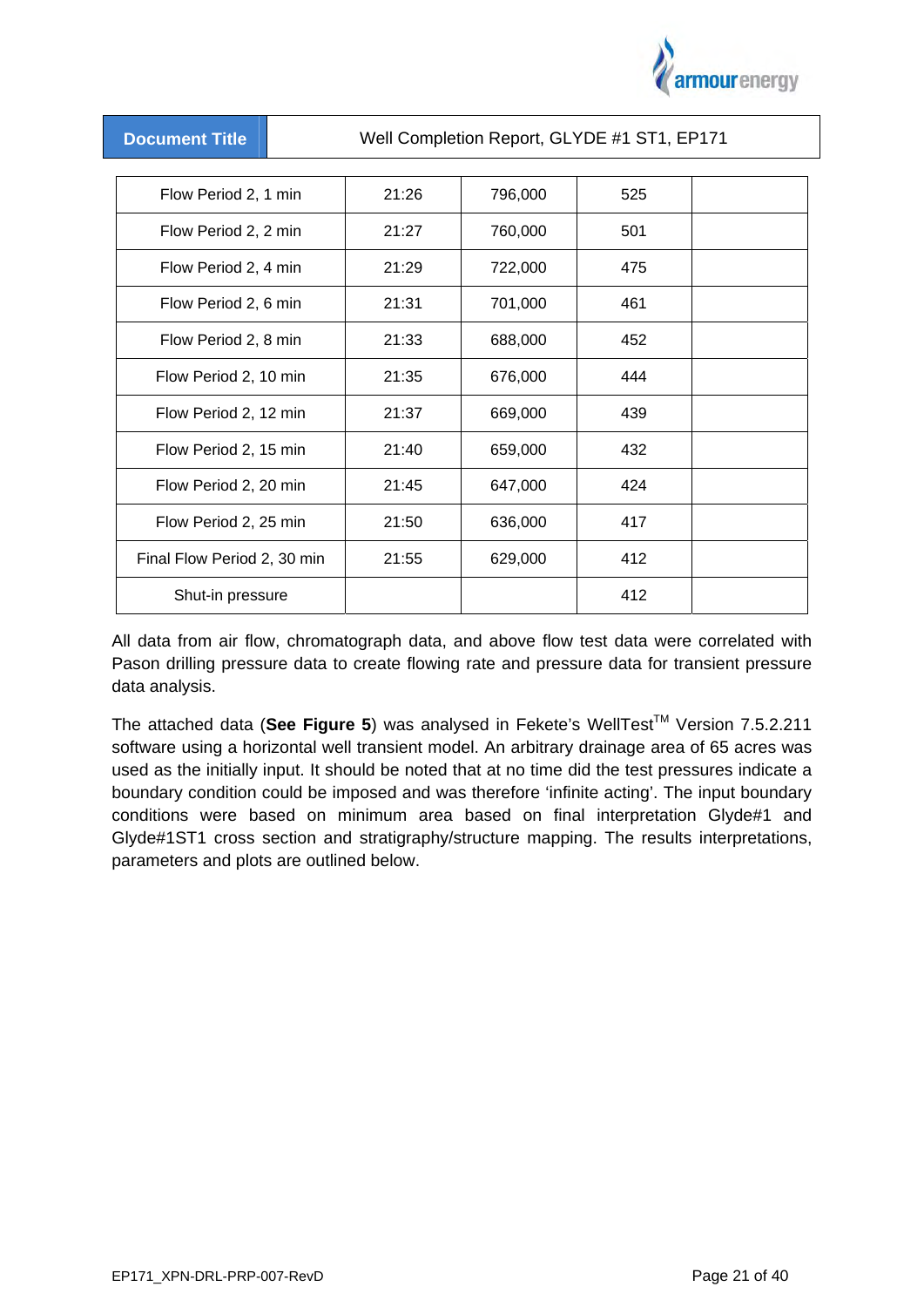

## **Gas Model - Horizontal 1**

#### **Analysis Results**

|                                                  |             | Effective Wellbore Length (La)                        | 81.515ft    |
|--------------------------------------------------|-------------|-------------------------------------------------------|-------------|
| Effective Permeability in X Direction $(k_x)$    | 1.4000 md   | Reservoir Length (X <sub>e</sub> )                    | 1181.000 ft |
| Effective Permeability in Y Direction (ky)       | 3.8000 md   | Reservoir Width (Ye)                                  | 2395,000 ft |
| Effective Permeability in Z Direction (kz)       | $0.3050$ md | Well Location X-Direction (Xw)                        | 359.300 ft  |
| <b>Total Skin (s')</b>                           | 0.000       | Well Location Y-Direction (Y <sub>w</sub> )           | 1368,000 ft |
| Skin Due to Damage (sd)                          | 0.609       | Well Location Z-Direction $(Z_w)$                     | $15.500$ ft |
| Wellbore Volume $(V_w)$                          | 64 bbl      | X Distance to Observation Point $(\Delta X_{\Omega})$ | $0.000$ ft  |
| Dim. Wellbore Storage Constant (C <sub>n</sub> ) | 272.031     | Y Distance to Observation Point $(\Delta Y_0)$        | $0.000$ ft  |
|                                                  |             | Distance to Observation Well from Top of Zone $(Z_0)$ | $16.250$ ft |

#### **Reservoir Parameters**

| 14.00%<br><b>Total Porosity (0+)</b><br>Gas Saturation (S <sub>g</sub> )<br>68.00%<br>Oil Saturation (S <sub>o</sub> )<br>0.00%<br>Water Saturation (Sw)<br>32.00%<br>Formation Compressibility (c) 7.0000e-06 1/psi<br>1.0396e-03 1/psi<br><b>Total Compressibility (ct)</b><br><b>Wellbore Radius (rw)</b><br>$0.260$ ft | Net Pay (h) | $32,500$ ft |
|----------------------------------------------------------------------------------------------------------------------------------------------------------------------------------------------------------------------------------------------------------------------------------------------------------------------------|-------------|-------------|
|                                                                                                                                                                                                                                                                                                                            |             |             |
|                                                                                                                                                                                                                                                                                                                            |             |             |
|                                                                                                                                                                                                                                                                                                                            |             |             |
|                                                                                                                                                                                                                                                                                                                            |             |             |
|                                                                                                                                                                                                                                                                                                                            |             |             |
|                                                                                                                                                                                                                                                                                                                            |             |             |
|                                                                                                                                                                                                                                                                                                                            |             |             |

#### **Fluid Properties**

| <b>Reservoir Temperature (Treev)</b>          | 112.0 °F           |
|-----------------------------------------------|--------------------|
| <b>Reservoir Pressure (presv)</b>             | 736.0 psi(a)       |
| Gas Gravity (Y a)                             | 0.723              |
| N <sub>2</sub>                                | 0.00%              |
| CO <sub>2</sub>                               | 0.00%              |
| H <sub>2</sub> S                              | 0.00%              |
| Critical Temperature (T <sub>e</sub> )        | 383.0 °R           |
| Critical Pressure (p <sub>c</sub> )           | 660.0 psi(a)       |
| Gas Viscosity (µ <sub>a</sub> )               | 0.0120cP           |
| Gas Compressibility (cg)                      | 1.5171e-03 1/psi   |
| <b>Gas Compressibility Factor (z)</b>         | 0.861              |
| Gas Formation Volume Factor (B <sub>a</sub> ) | 3.4711e-03 bbl/scf |
| <b>Gas Correlation</b>                        | B.W.R. (Table)     |
| <b>Gas Viscosity Correlation</b>              | Carr et al         |

#### **Production and Pressures**

| Final Gas Rate (q <sub>a final</sub> )                      | 0.640 MMscfd   |
|-------------------------------------------------------------|----------------|
| <b>Total Cumulative Production Gas (Cumass) 0.504 MMscf</b> |                |
| Final Flowing Pressure (pwto)                               | $550.5$ psi(a) |
| <b>Final Measured Pressure (plast)</b>                      | $113.5$ psi(a) |

#### **Synthesis Results**

| Average Error (Eava)                              | 101.01%         |
|---------------------------------------------------|-----------------|
| Synthetic Initial Pressure (p <sub>1</sub> (syn)) | $736.0$ psi(a)  |
| Final Average Reservoir Pressure (pava)           | $735.3$ psi(a)  |
| Pressure Drop Due to Total Skin (Apskin)          | $0.0$ psi $(a)$ |
| <b>Flow Efficiency (FE)</b>                       | 1.000           |
| Damage Ratio (DR)                                 | 1.000           |

Figure 5: Fekete's WellTest<sup>™</sup> Version 7.5.2.211 reservoir parameters.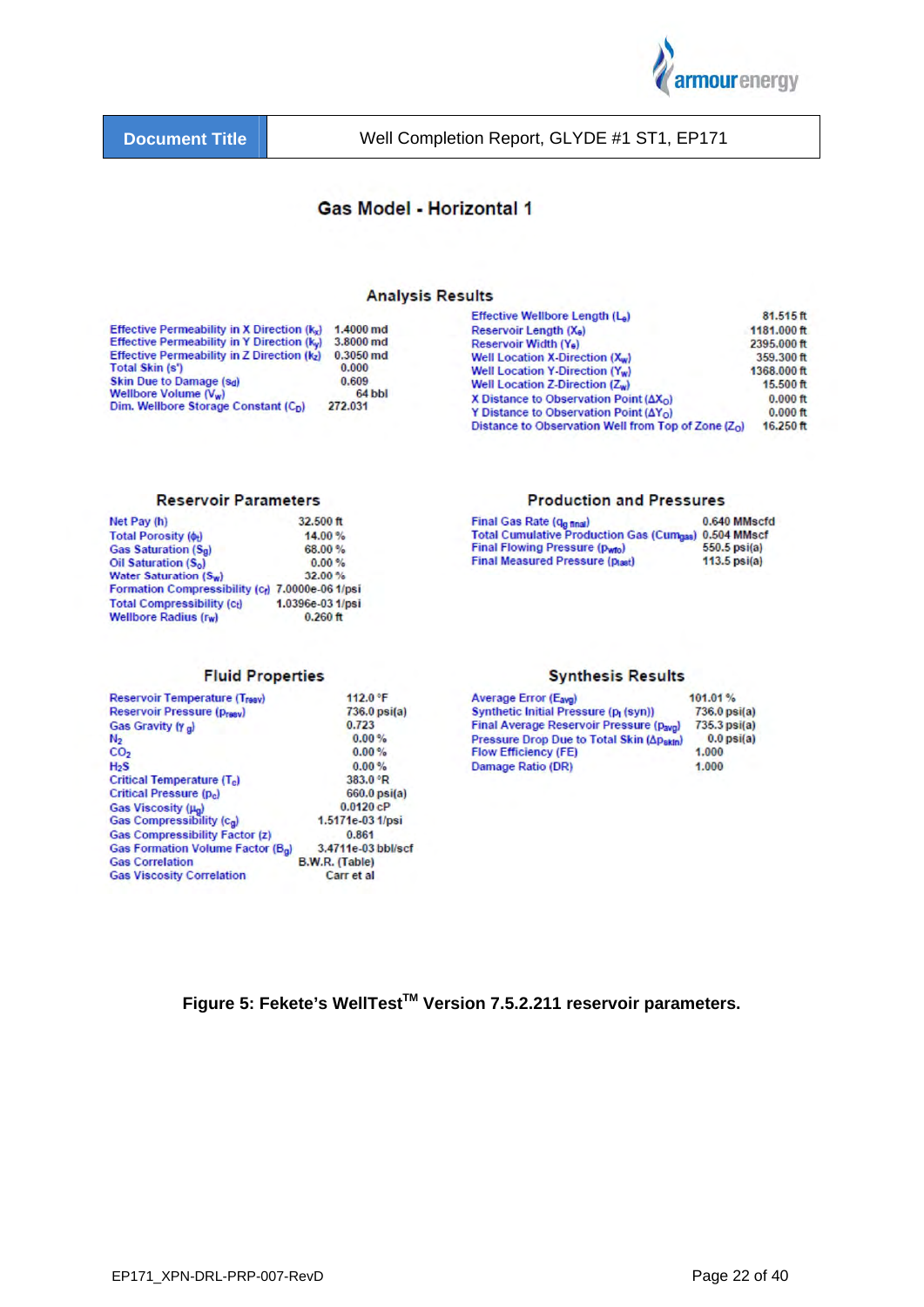



**Figure 6: GIP reservoir parameters.**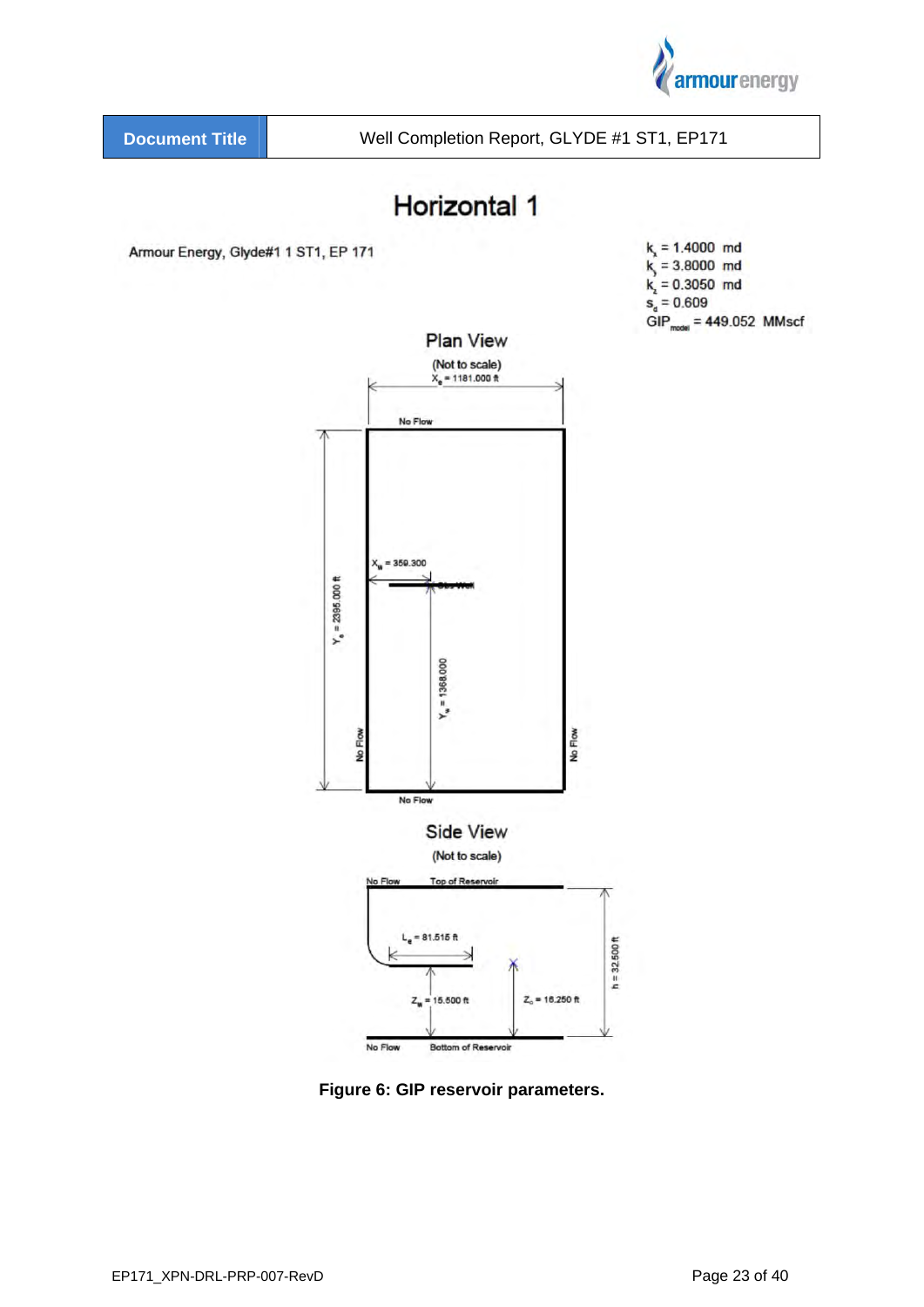



**Figure 7: Flow test (646 m - 689 m).**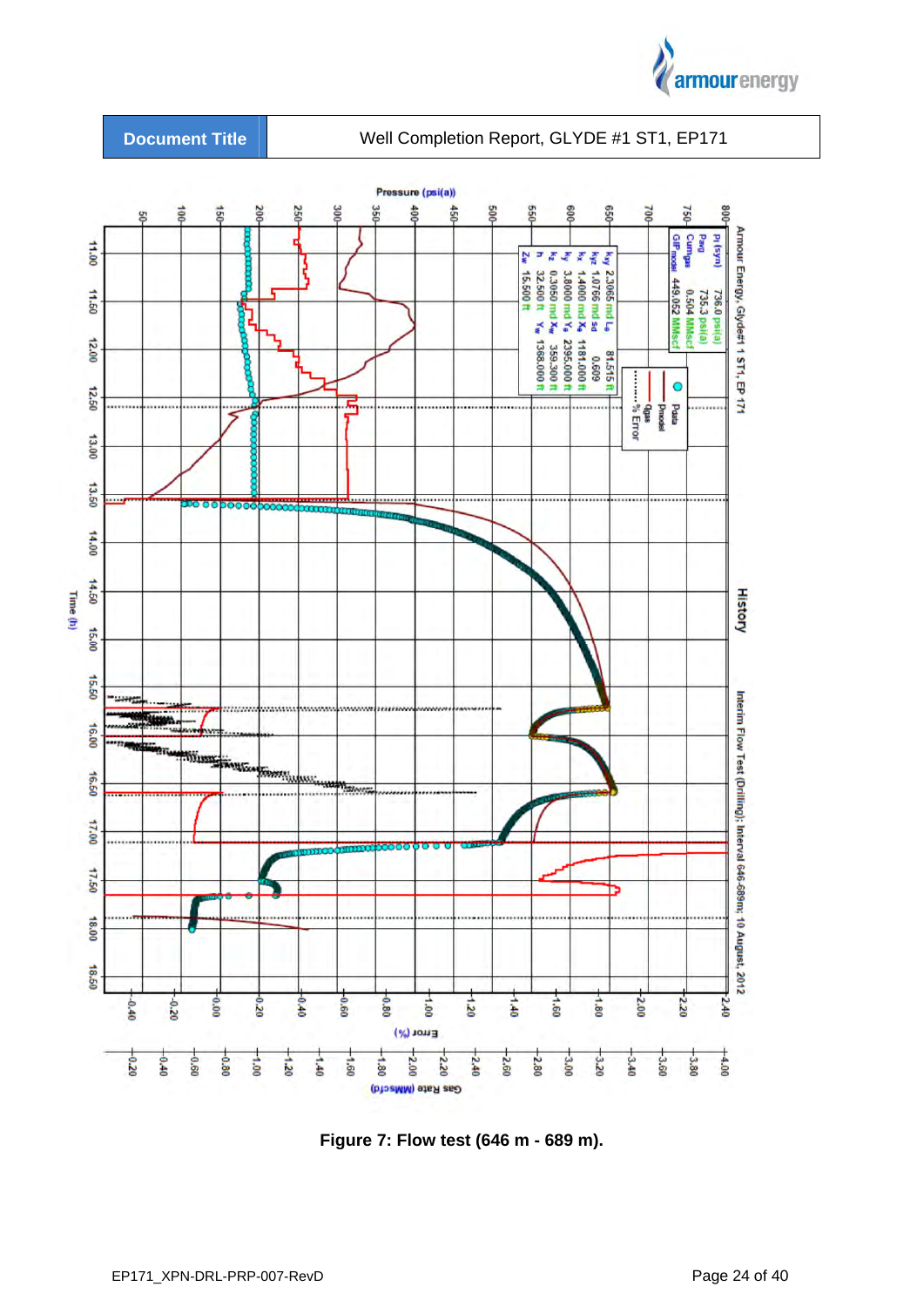





**Figure 8: Radial curve (646 m - 689 m).**